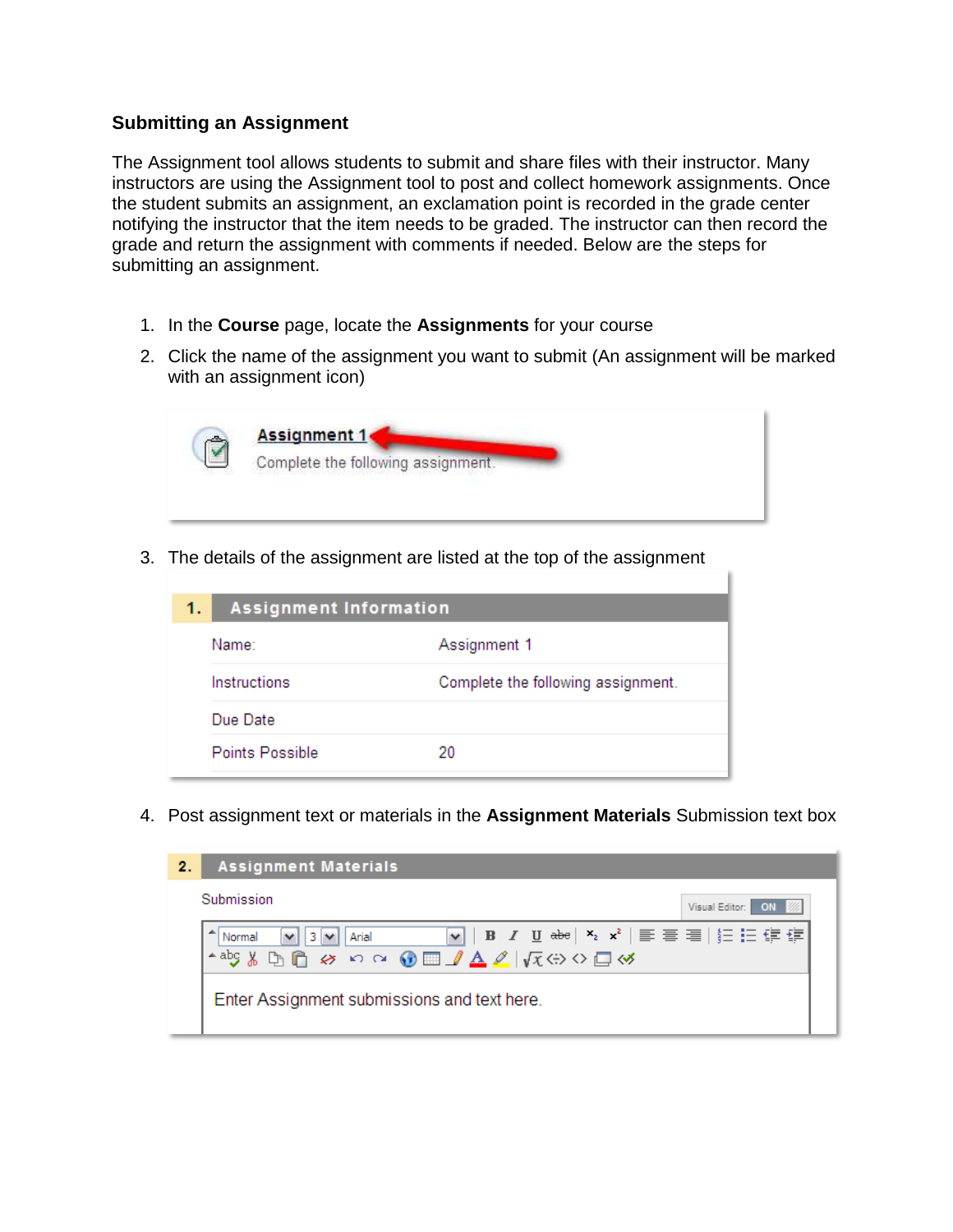5. To attach a file, select the **Browse for Local File** button

| Attach File<br>The Post Report The Post of A | Browse for Local File | <b>Browse for Content Collection item</b> |
|----------------------------------------------|-----------------------|-------------------------------------------|
| Attached files                               | File Name             | Link Title                                |
|                                              |                       |                                           |

- 6. Locate the file and click **Open**
- 7. Click **Attach File** to attach the file

| Selected File | File Name                | Opening and Saving a File in Blackboard.pdf |
|---------------|--------------------------|---------------------------------------------|
|               | Name of link to file     |                                             |
|               | Attach File Donot attach |                                             |

8. Post any additional comments you have in the **Comments** text box

| Comments                       |  |
|--------------------------------|--|
| Post additional comments here. |  |
|                                |  |
|                                |  |

9. Click **Submit** to submit the Assignment to the Instructor. **Note:** You may also select to **Save as Draft**. This will save the assignment materials for you to view at a later time, but it will not submit the assignment to the instructor.



10. Review the **Submission History** and click **OK** to return to the course page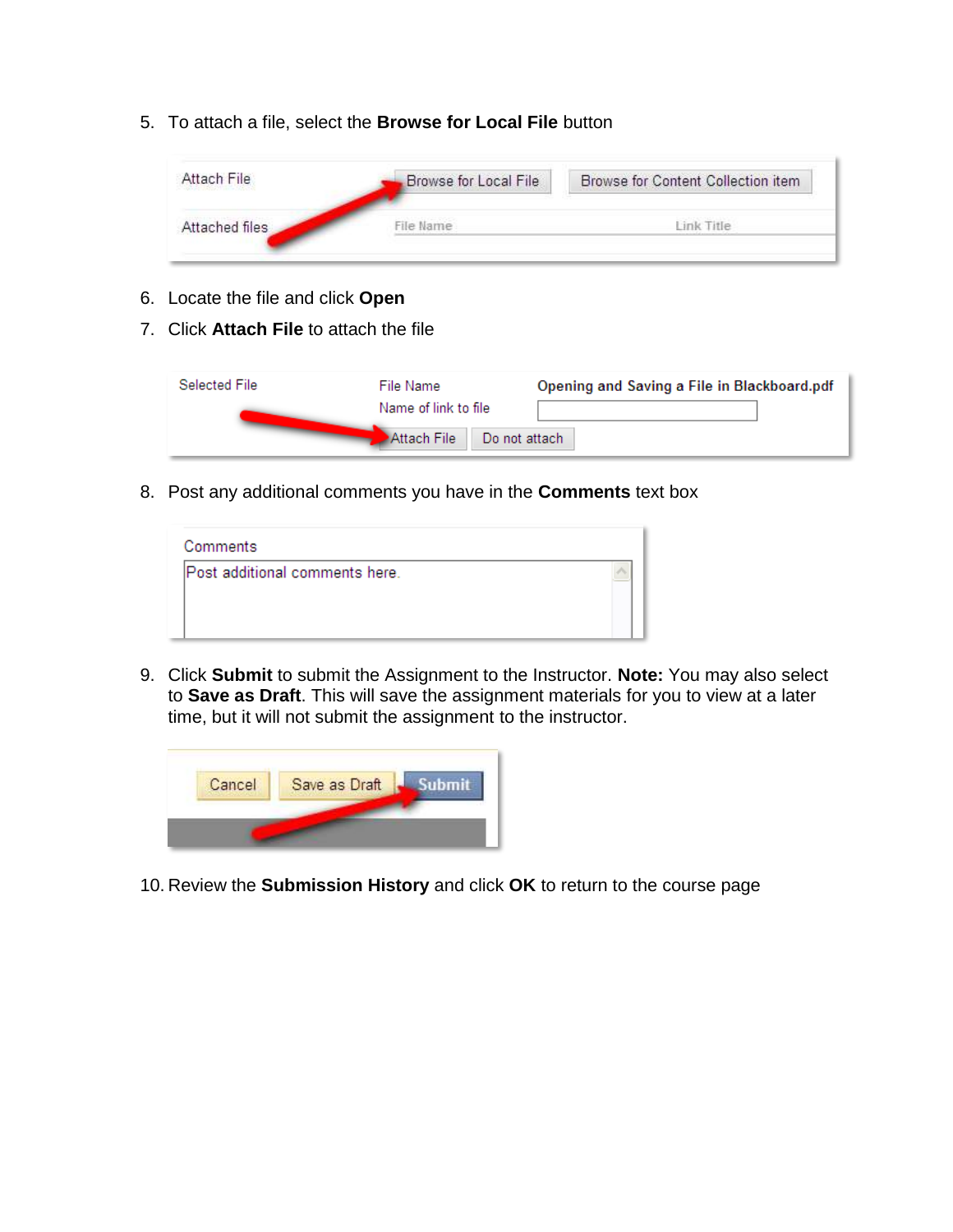## **Viewing Assignment Feedback and Grades**

1. Click the **Tools** link in the navigation menu



2. Click the **My Grades** link from the **Tools** menu



3. Review your grade for the assignment



4. Click the **Grade** link to view the **submission details**, **grade** and **comments** from the instructor